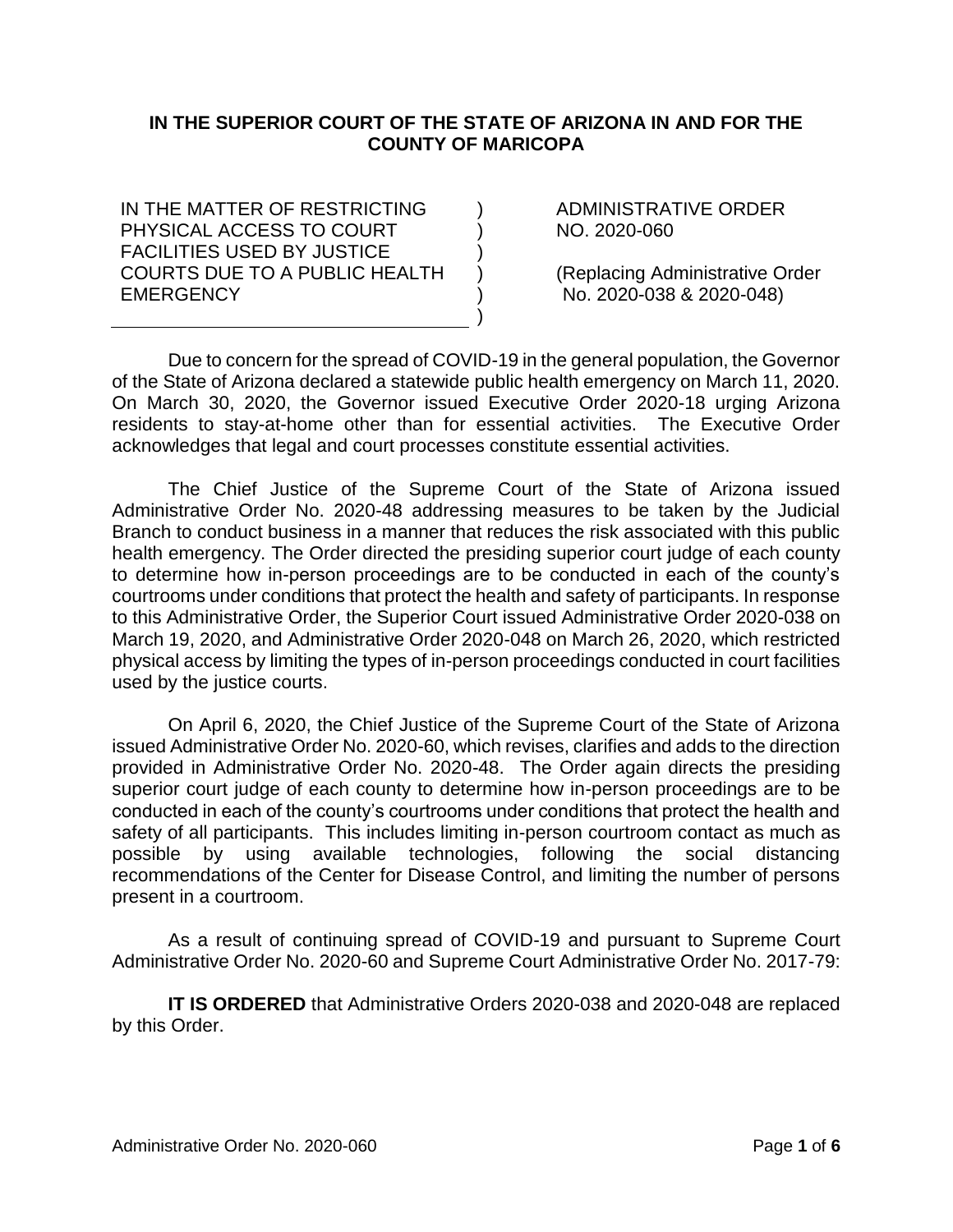**IT IS ORDERED** that from the date of this Order through May 1, 2020, with limited exceptions as set forth below, no in-person proceeding will occur in the justice courts in Maricopa County. The justice courts will continue to hold telephonic hearings and remain available to process all case types and non-appearance proceedings. For more information on operations of the justice courts for the duration of the public health emergency, please contact the assigned justice court. Contact information is available at:

<http://justicecourts.maricopa.gov/Locations/index.aspx>

**IT IS FURTHER ORDERED** the Presiding Judge of the Superior Court may grant contractors and other individuals access to any court facility.

**IT IS FURTHER ORDERED** that for the duration of this order, physical access to county buildings in which the justice courts are located in Maricopa County shall be restricted to attendance at in-person court hearings set forth in the Exceptions section of this order. This does not include court locations inside the Civic Center in Gilbert, Arizona. This order does not apply to employees of the Judicial Branch, employees of the Clerk of the Superior Court, employees of the Maricopa County Sherriff's Office or Maricopa County employees housed within a court building.

**IT IS FURTHER ORDERED** that attendance at any in-person event held pursuant to one of the limited exceptions below will be limited to parties, witnesses, victims, sheriff's deputies, detention officers, law enforcement officers, parents in juvenile delinquency matters and lawyers, who are participating in the hearing or event.

**IT IS FURTHER ORDERED** from the date of this Order through May 1, 2020, with limited exceptions, all court documents will be transmitted by email, fax, or mail to the assigned justice court. Exceptions will be made for emergency proceedings, evictions, change in release conditions, in-custody requests, protective orders, and similar emergency matters. Documents being submitted to the court under one of these exceptions may be placed in a drop box located outside of the court building if available.

**IT IS FURTHER ORDERED** that any person intending to be present at a court proceeding who has been diagnosed with COVID-19, has exposure to COVID-19, or has symptoms of COVID-19 as defined by the U.S. Center for Disease Control must contact the assigned justice court via telephone, fax, or email to arrange to appear telephonically, have their appearance waived, or have the proceeding reset.

# **EXCEPTIONS**

**IT IS ORDERED** any in-person appearance may be converted to a telephonic or video appearance by order of any judicial officer of the assigned justice court, unless an in-person appearance is required by statute or the Arizona or United States Constitution.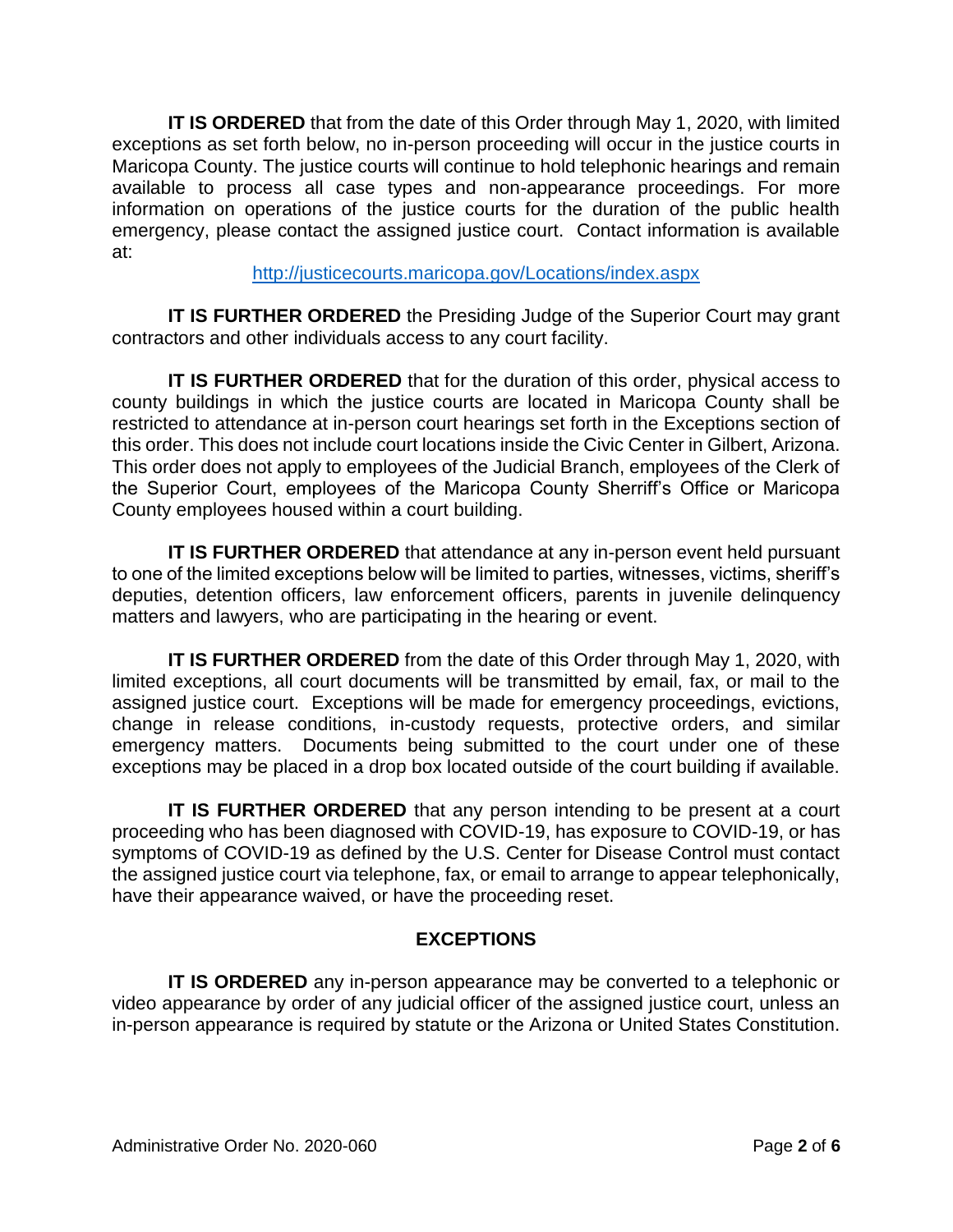#### **CRIMINAL:**

**IT IS ORDERED** that all initial appearances for in-custody defendants will proceed in-person by video through the use of the Video Arraignment Center unless otherwise directed by the court, except for initial appearances on summonses, which may be continued.

**IT IS FURTHER ORDERED** that all release hearings for in-custody defendants will proceed in-person by video through the use of the Video Arraignment Center, unless otherwise directed by the court.

**IT IS FURTHER ORDERED** that the justice courts may permit defendants to enter not-guilty pleas by mail and to receive notice of a court date by mail as provided in Rule 14.2(c) of the Arizona Rules of Criminal Procedure. The justice courts will provide outof-custody defendants a waiver of counsel form by mail, if applicable.

**IT IS FURTHER ORDERED** that all in-custody sentencings will proceed in-person by video through the use of the Video Arraignment Court.

**IT IS FURTHER ORDERED** that the justice courts should encourage the parties to conduct pretrial conferences telephonically.

**IT IS FURTHER ORDERED** that all other requests for an in-person hearing in any criminal case before the assigned justice court in Maricopa County must be made by motion with the caption "Request for Emergency Hearing" and must be mailed, faxed or emailed to the assigned justice court. Requests for hearings must include an explanation regarding why an in-person hearing is required.

#### **JUVENILE:**

**IT IS FURTHER ORDERED** that matters filed against a juvenile in the justice courts are to be processed in accordance with the applicable legal authorities under the direction of the assigned justice court so as to limit in-person proceeding to the maximum extent possible.

#### **CIVIL:**

**IT IS ORDERED** that an individual seeking an eviction/forcible detainer, alleging an irreparable and immediate breach may contact the assigned justice court to request an emergency telephonic hearing date. The summons must provide notice to the defendant of the ability to appear at the hearing telephonically.

**IT IS FURTHER ORDERED** that any debtor requesting a hearing on a writ of garnishment may file an "Emergency Request for Hearing" with the assigned justice court, and the debtor may request a telephonic hearing date.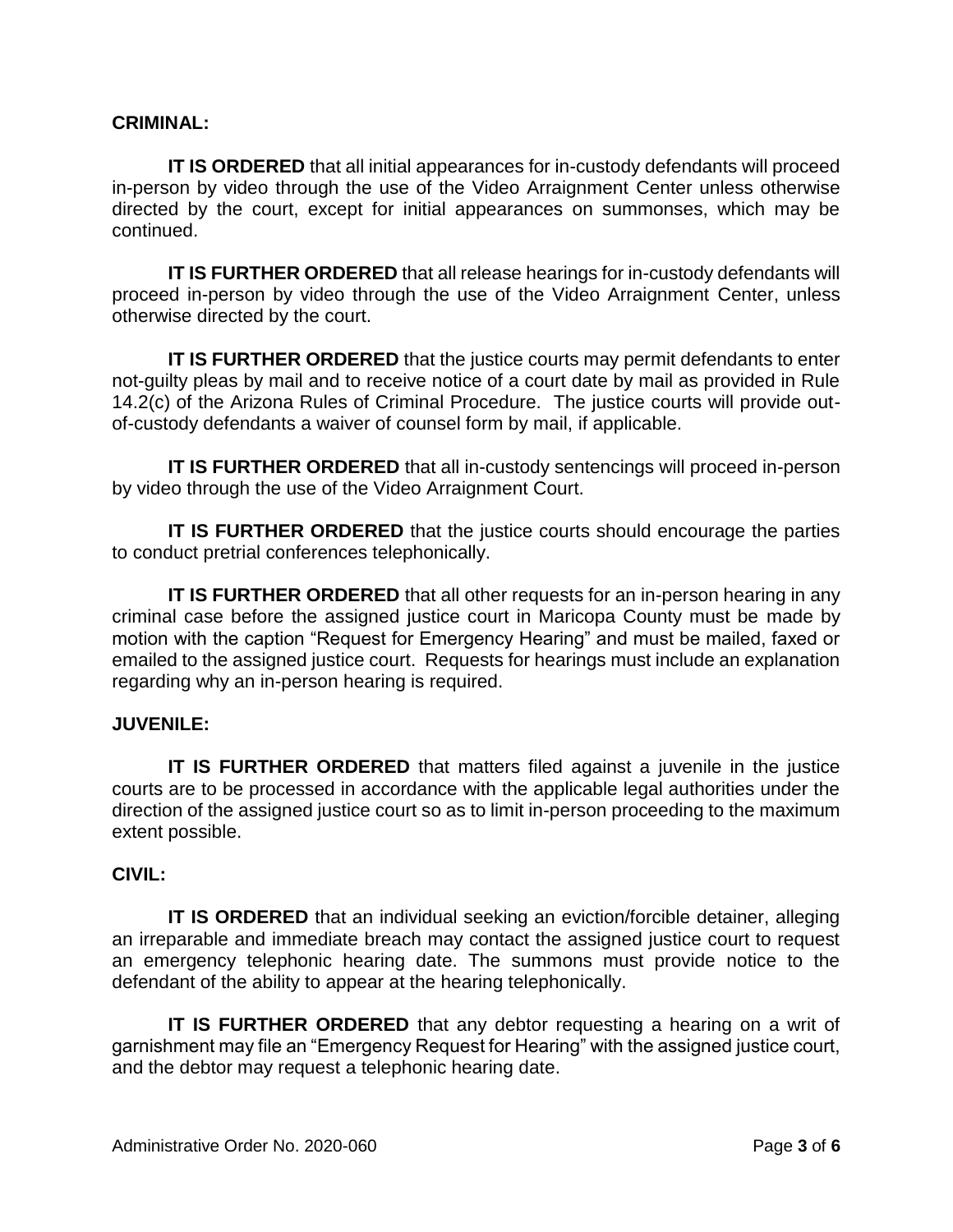**IT IS FURTHER ORDERED** that any judgment creditor seeking a judgment against a garnishee or an order of continuing lien may either mail, fax, or email the application to the assigned court or use drop boxes, housed at the assigned justice court, if available.

# **PROTECTIVE ORDERS:**

**IT IS ORDERED** that any individual seeking an order of protection may complete a petition through AZPOINT at<https://azpoint.azcourts.gov/> and may file a petition for such relief by calling the justice court and providing the confirmation number assigned in AZPOINT. Any contested hearings will be conducted as directed by further court order. Such hearings may be conducted in-person, telephonically, or through video conferencing.

**IT IS FURTHER ORDERED** that any individual seeking an injunction against harassment may complete a petition through AZPOINT at<https://azpoint.azcourts.gov/> and may file a petition for such relief by calling the justice court and providing the confirmation number assigned in AZPOINT. In using the AZPOINT system the individual will need to complete a petition for an Order of Protection since the portal does not recognize petitions for Injunctions Against Harassment. At the time it is filed with the court the judicial officer will determine if it is to remain classified as a petition for an Order of Protection or should be reclassified as an Injunction Against Harassment. If the latter applies the judicial officer will convert the petition and proceed to adjudicate it. Any contested hearings will be conducted as directed by further court order. Such hearings may be conducted in-person, telephonically, or through video conferencing.

**IT IS FURTHER ORDERED** that any individual seeking injunction against workplace harassment may file a petition for such relief with the justice court. Any contested hearings will be conducted as directed by further court order. Such hearings may be conducted in-person, telephonically, or through video conferencing.

## **WEDDINGS:**

**IT IS FURTHER ORDERED** that a couple seeking issuance of a marriage license from a justice court may enter the court building for that purpose. The couple should first contact the justice court by telephone to confirm that marriage licenses are issued at that location before coming to the court.

**IT IS FURTHER ORDERED** that wedding ceremonies are prohibited from being held inside a county court facility for the duration of the Supreme Court Administrative Order No. 2020-60 and during any extension of that Order. This does not preclude wedding ceremonies from being performed on the outside grounds of the building.

**IT IS FURTHER ORDERED** that for individuals arriving for a wedding ceremony to be held outside a court building, only one person from a wedding party may temporarily enter the building for the purpose of checking in for the ceremony. Witnesses shall sign the marriage license someplace other than inside the court building.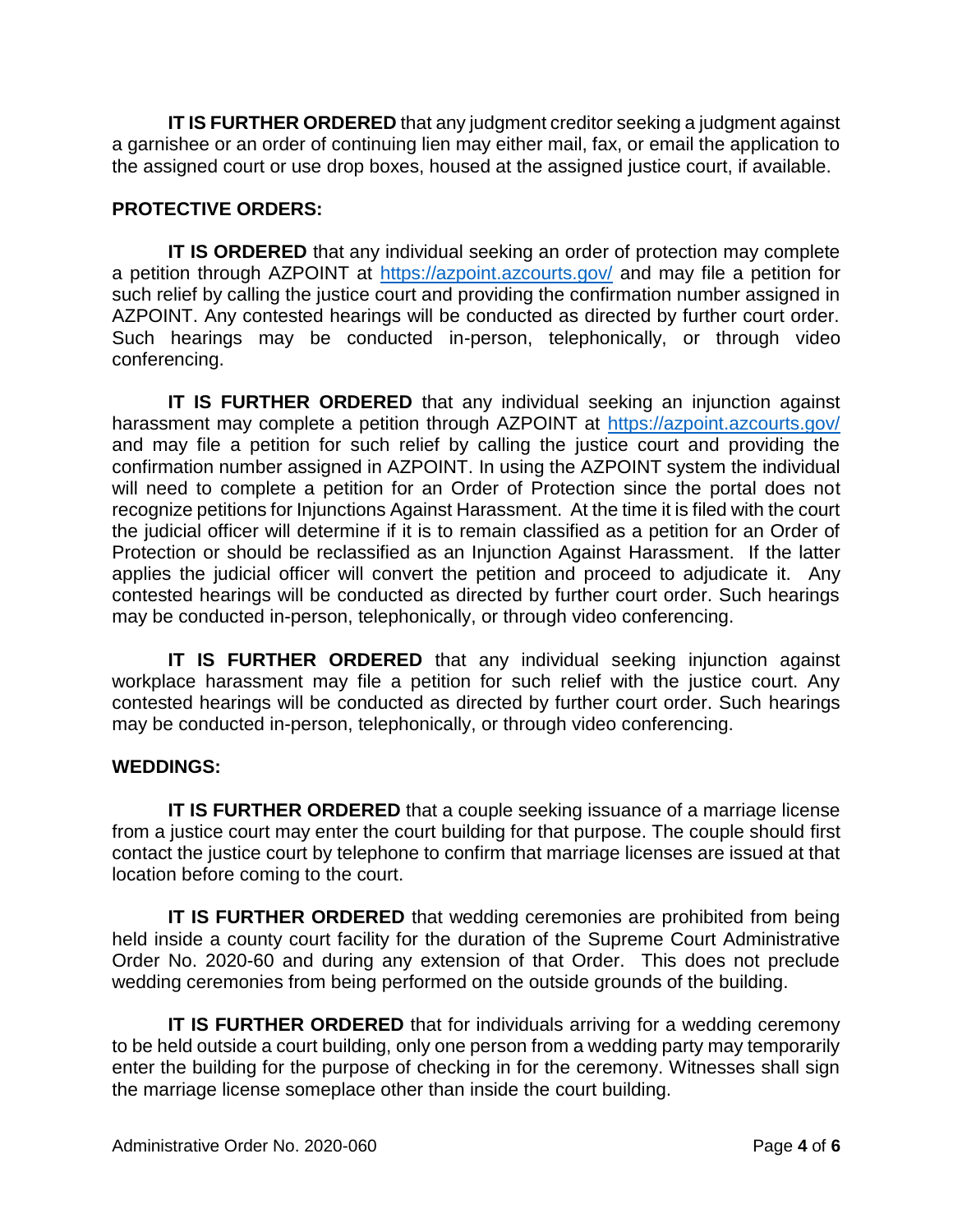#### **OTHER:**

**IT IS FURTHER ORDERED** that prior to any justice court physically closing its doors to the public, the Justice of the Peace for that court will first confer with the Presiding Judge of Superior Court.

**IT IS FURTHER ORDERED** that the Justices of the Peace schedule their staff so as to allow for sufficient space in their work areas to allow staff to maintain at least a sixfoot distance from other staff members as recommended by the Center for Disease Control and to minimize staff contact with the public to the extent possible in maintaining mandated services.

**IT IS FURTHER ORDERED** that Justices of the Peace may allow their staff to remove from the facility papers on file with the court in order to allow the staff to work from home during this public health emergency. The Justice of the Peace should provide instructions to their staff to ensure that access to the documents are appropriately limited to court personnel only and that the documents will be promptly returned to the court as needed to comply with Supreme Court Rule 123.

**IT IS FURTHER ORDERED** that requests by media to appear at a proceeding by telephone or in person must be made to the Public Information Officer, Scott Davis, via email at [scott.davis@JBAZMC.maricopa.gov](mailto:scott.davis@JBAZMC.maricopa.gov) to coordinate such an appearance.

**IT IS FURTHER ORDERED** that any person not authorized to attend a proceeding may submit a request by mail, fax, or email to the assigned justice court for permission to attend.

**IT IS FURTHER ORDERED** that on a case-by-case basis, the Presiding Justice of the Peace may designate additional proceedings as in-person proceedings.

**IT IS FURTHER ORDERED** that individuals who are unable to make payments online, by telephone, or by mail may enter a court building to submit a payment.

**IT IS FURTHER ORDERED** that any person may request recordings of proceedings in the justice courts by contacting the assigned justice court by mail, fax, or email.

Dated this  $13<sup>th</sup>$  day of April, 2020

 /s/ Joseph C. Welty Hon. Joseph C. Welty Presiding Judge